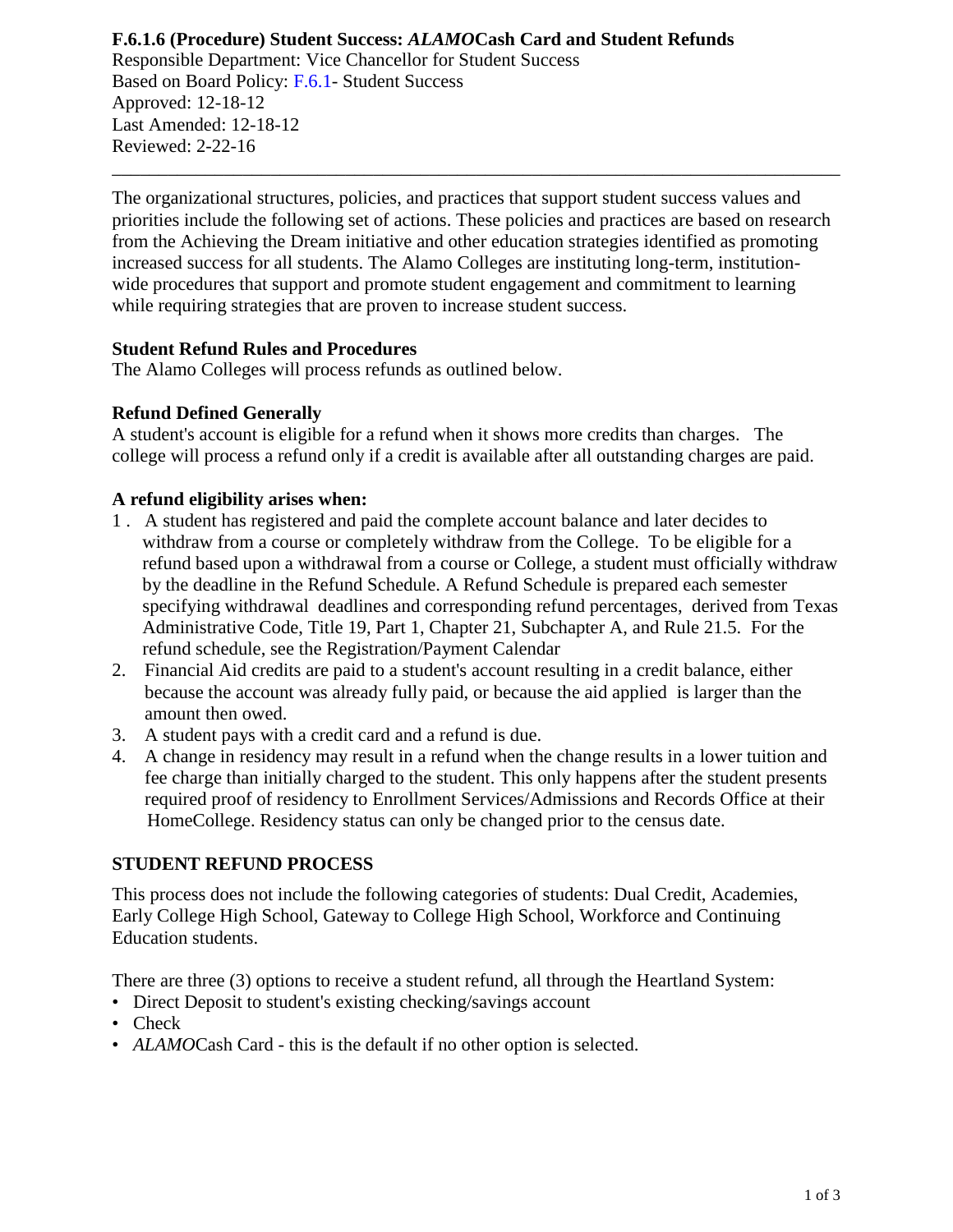## **F.6.1.6 (Procedure) Student Success:** *ALAMO***Cash Card and Student Refunds** Responsible Department: Vice Chancellor for Student Success Based on Board Policy: [F.6.1-](https://www.alamo.edu/siteassets/district/about-us/leadership/board-of-trustees/policies-pdfs/section-f/f.6.1-policy.pdf) Student Success Approved: 12-18-12 Last Amended: 12-18-12 Reviewed: 2-22-16

### **\* In the case of credit card payments, if the student desires to have the refund applied to the credit card used for payment, the student must call the District Business Office @ 210.485.0359/210.485.0381 or send an e-mail to DST-Refunds.**

\_\_\_\_\_\_\_\_\_\_\_\_\_\_\_\_\_\_\_\_\_\_\_\_\_\_\_\_\_\_\_\_\_\_\_\_\_\_\_\_\_\_\_\_\_\_\_\_\_\_\_\_\_\_\_\_\_\_\_\_\_\_\_\_\_\_\_\_\_\_\_\_\_\_\_\_\_\_

# **The** *ALAMO***Cash Card And Student Refunds**

Effective Summer 2012, Alamo Colleges has partnered with a third party provider (currently Heartland Payment Systems) to provide refunds to students due to credit balances in their student account. Specific withdrawal and refund dates depend on semester start and end dates. Official refund dates can be found in the Alamo Colleges semester calendar. Log onto the Alamo Colleges main web page, click on student tab, then click on calendars, (here you will find various calendars) click on the semester for which information is needed, then you will see refund dates and other pertinent dates to students.

## **Steps to Obtain an "***ALAMO***Cash" Card?**

- 1. After a student registers, an account will be set up at Heartland pending the need to process a refund.
- 2. Heartland will contact students via their ACES e-mail to:
	- a. Inform them that a refund has been credited to their account
	- b. Direct them to the Heartland Payment System to create a profile
	- c. Inform them that, unless they choose the direct deposit or check option, they will be receiving an *ALAMO*Cash Card.
	- d. Inform them when an *ALAMO*Cash Card has been mailed to them.
	- e. Instruct them NOT to throw the Cash Card away.
	- f. Give them instructions on how to activate their card.
- 3. The *ALAMO*Cash Card will be mailed to the student's address of record upon first determination that the student will receive a refund; thereafter, refund deposits will be made to the students *ALAMO*Cash Card (unless the 2c option has been selected). The *ALAMO*Cash Card must be activated on-line through the Heartland Payment System.

Financial Aid students who opted to receive their refunds via the debit card and have not received an "*ALAMO*Cash Card" should call 866.930.4065 or go to www.Acceluraid.com/Alamo to inquire about their card.

## **Heartland Refund Process**

1. It is important that students activate their *ALAMO*Cash Card immediately upon receipt, via www.Acceluraid.com/Alamo.

2. The *ALAMO*Cash Card must be kept throughout the duration of the student's enrollment at any of the Alamo Colleges.

3. Electronic refunds:

- a. Refunds will be transmitted weekly through the Heartland Payment System.
- b. Students who anticipate or have been notified that they are due a refund must: